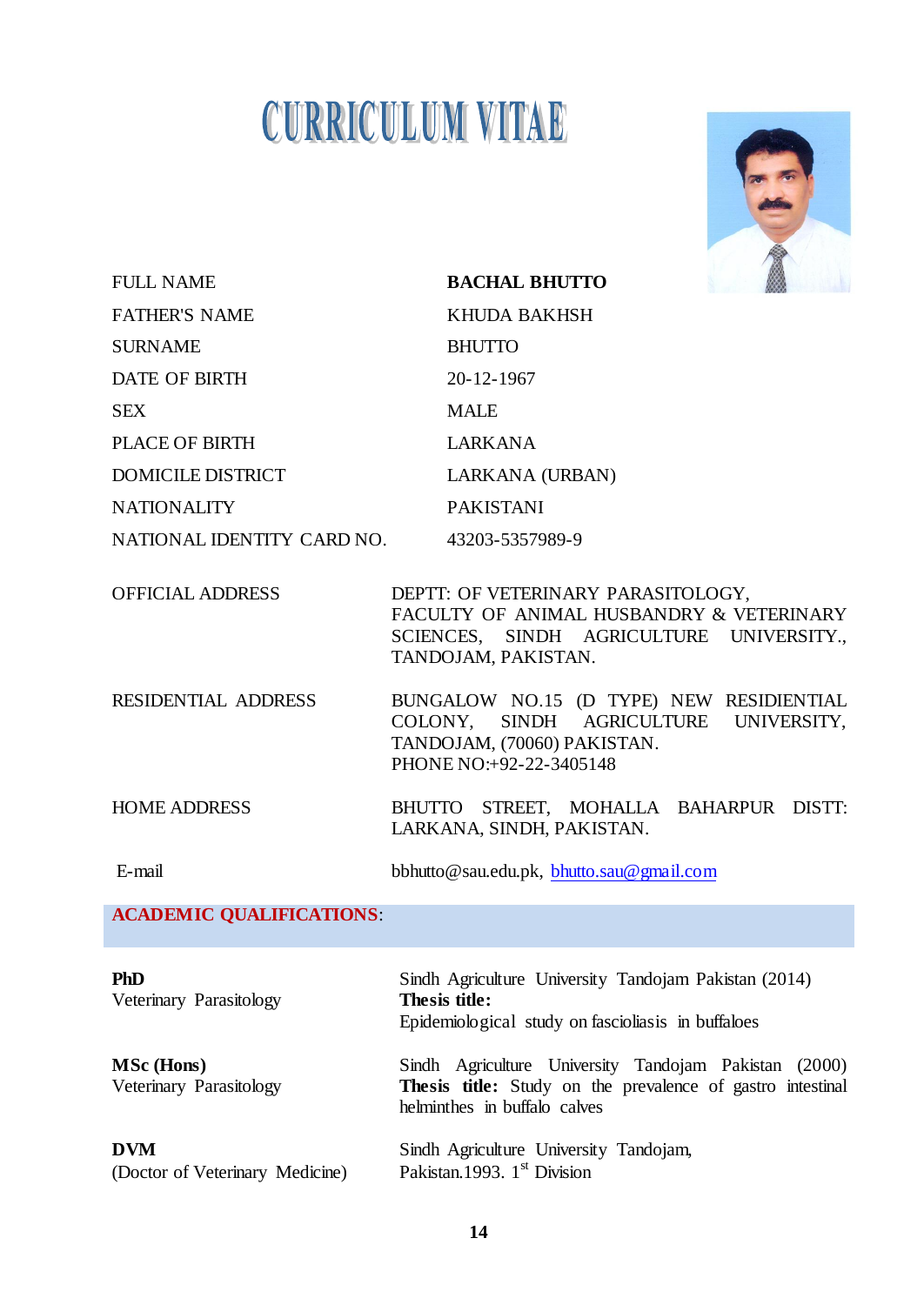| <b>FSc</b>           | Board of Intermediate and Secondary Education Sukkur,<br>Sindh, Pakistan.<br>1986. Second Division. |  |  |
|----------------------|-----------------------------------------------------------------------------------------------------|--|--|
| <b>Matriculation</b> | Board of Intermediate and Secondary Education Sukkur,<br>Sindh, Pakistan. 1983.<br>Second Division. |  |  |

| <b>EXPERIENCE:</b>      |                                    |                                                                                                                                                                                                                                                                                             |
|-------------------------|------------------------------------|---------------------------------------------------------------------------------------------------------------------------------------------------------------------------------------------------------------------------------------------------------------------------------------------|
| Veterinary<br>Officer   | $(19-06-94 \text{ to } 02-07-95)$  | of Animal<br>Directorate<br>Husbandry<br>Sindh,<br>Pakistan.<br>Duties: Veterinary Extension Services.                                                                                                                                                                                      |
| <b>Research Officer</b> | $(03-07-95 \text{ to } 04-08-96)$  | Central Veterinary diagnostic Laboratory sub-<br>centre Larkana Sindh, Pakistan.<br>Duties: Animal diseasDiagnosis.                                                                                                                                                                         |
| Veterinary<br>Officer   | $(05-08-96 \text{ to } 01-11-96)$  | Directorate of Animal Husbandry<br>Sindh,<br>Pakistan.<br>Duties: Veterinary Extension Services.                                                                                                                                                                                            |
| Lecturer                | $(02-11-96 \text{ to } 12-2-2007)$ | Sindh<br>Agriculture<br>University<br>Tandojam,<br>Pakistan<br>Duties: Teaching undergraduate students for<br>the degree of Doctor of Veterinary Medicine<br>(D.V.M).                                                                                                                       |
| Assistant<br>Professor  | $(12-2-2007-5-11-2015)$            | Sindh<br>Agriculture<br>University<br>Tandojam,<br>Pakistan<br>Duties: Teaching/ Research<br>undergraduate students<br>Teaching<br>for<br>the<br>degree of Doctor of Veterinary Medicine<br>(D.V.M) and post-graduate student for degree<br>of M.Sc(Hons) and M.Phil in Parasitology.       |
| Associate<br>Professor  | $(6-11-2015-15-2-2017)$            | Sindh<br>Agriculture<br>University<br>Tandojam,<br>Pakistan<br>Duties: Teaching/ Research<br>Teaching undergraduate students for the<br>degree of Doctor of Veterinary Medicine<br>(D.V.M) and Post-graduate student for degree<br>of PhD, M.Sc (Hons)<br>and<br>M.Phil in<br>Parasitology. |
| Professor               | $(16-02-2017 - \text{Todate})$     | Sindh<br>Agriculture<br>University<br>Tandojam,<br>Pakistan<br>Duties: Teaching/ Research<br>undergraduate<br><b>Teaching</b><br>students<br>for<br>the<br>degree of Doctor of Veterinary Medicine                                                                                          |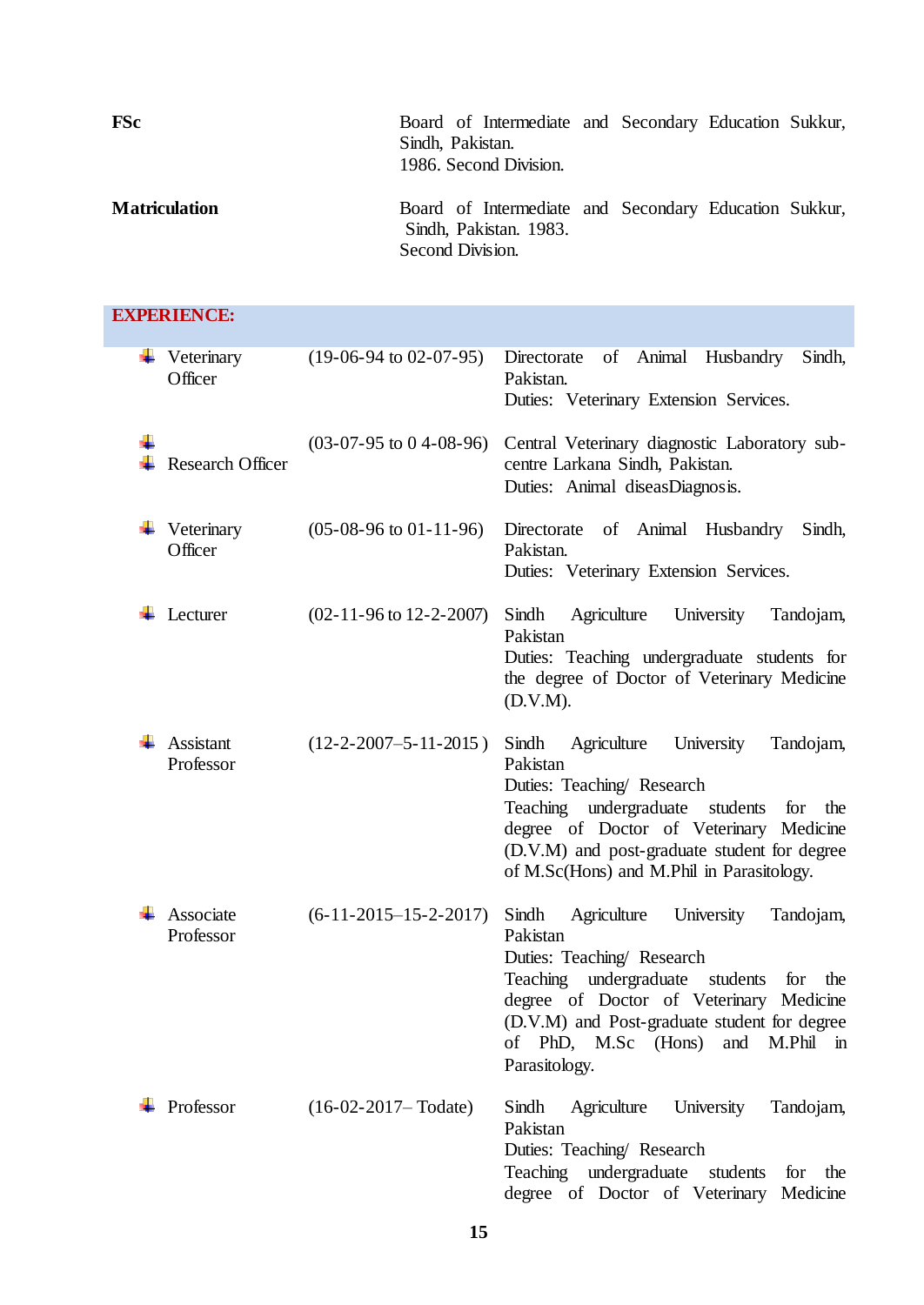(D.V.M) and Post-graduate student for degree of PhD, M.Sc (Hons) and M.Phil in Parasitology.

**Others** Visiting Faculty (March to June, 2015) Shaheed Benazir Bhutto University of Veterinary and Animal Sciences, Sakrand, Sindh, Pakistan.

#### **COMPUTER SKILLS**

- $\triangleright$  MS Windows 98/ME/2000/XP/VISTA/WIN7/WIN8/WIN10
- $\triangleright$  DOS 6.22
- MSTATC (Data Analysis Program)
- Graphpad (Biological Data Analysis Program)
- $\triangleright$  Ms Office 2000/XP/2003/2007/2010/360
- $\triangleright$  Instat (Biological data Analysis Program)
- $\triangleright$  Software and Hardware Installation

# **LOCAL / INTERNATIONAL TRAINING (S)**

| S.<br>No.      | <b>INSTITUTION /</b><br><b>SPONSOR</b>                                                        | <b>Country</b> | <b>FROM</b>     | <b>TO</b>      | <b>FIELD</b>                                                                                |
|----------------|-----------------------------------------------------------------------------------------------|----------------|-----------------|----------------|---------------------------------------------------------------------------------------------|
| $\mathbf{1}$   | SAU/ARP-II/FAO/WB                                                                             | Pakistan       | $8 - 3 - 1997$  | 22-3-1997      | <b>Current Techniques</b><br>in Vety. Surgery $\&$<br>Radiography                           |
| $\overline{2}$ | SAU/Univ. of<br>Minnesota/IAP                                                                 | Pakistan       | 23-6-1997       | 26-6-1997      | Design & Analysis of<br>Agricultural<br>Field<br>Experiments<br>Through<br>SPSS PC Package. |
| 3              | Deptt: of English, SAU,<br>Tandojam, Pakistan                                                 | Pakistan       | 26-3-1998       | 20-4-1998      | Professional<br>Development for<br>Teachers in Teaching<br>methods/Skills.                  |
| $\overline{4}$ | Deptt: of Surgery and<br>SAU,<br><b>Obstetrics</b><br>Tandojam, Pakistan /<br><b>UNDP USA</b> | Pakistan       | 04-10-1999      | 16-10-1999     | <b>Orthopaedic Surgery</b><br>in Small Animals.                                             |
| 5              | Deptt: of English, SAU,<br>Tandojam, Pakistan                                                 | Pakistan       | $1 - 11 - 1999$ | 08-12-1999     | Teaching of<br>Receptive and<br>Productive Skills<br>(Written and Spoken<br>English)        |
| 6              | Water Corporation,<br>USA/<br><b>AIDL</b> Pakistan                                            | Pakistan       | $6 - 8 - 2002$  | $6 - 8 - 2002$ | Chromatography<br>technique on                                                              |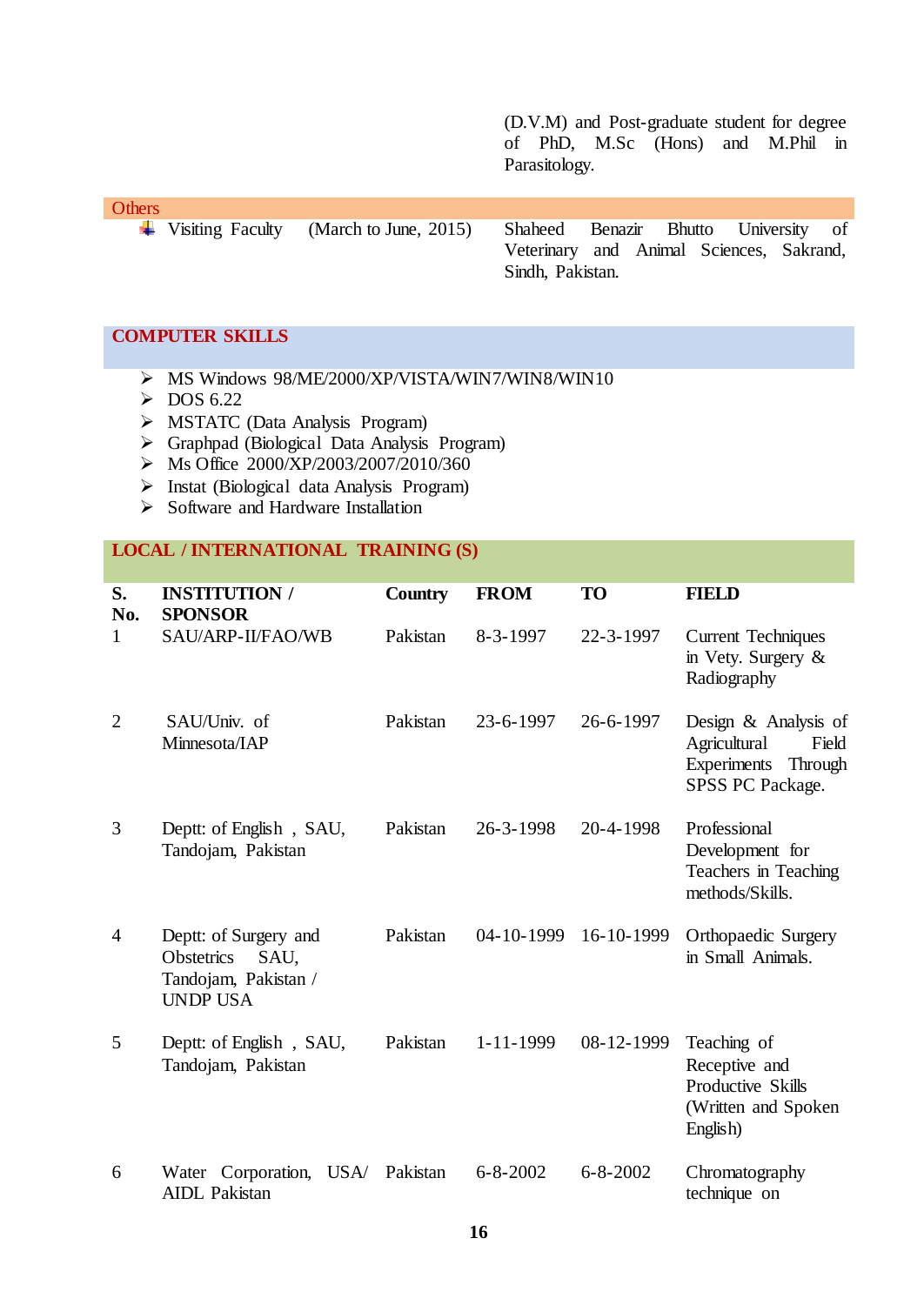|    |                                                                                                                                                                                                                                         |            |                      |                  | <b>Gradiant Breeze</b><br><b>HPLC</b> System                                        |
|----|-----------------------------------------------------------------------------------------------------------------------------------------------------------------------------------------------------------------------------------------|------------|----------------------|------------------|-------------------------------------------------------------------------------------|
| 7  | Deptt: of Statistics, SAU,<br>Tandojam, Pakistan                                                                                                                                                                                        | Pakistan   | 14-10-2002 1-11-2002 |                  | Linear Modeling<br>Using "Staistix"<br>Analytical Software                          |
| 8. | Pakistan<br>CTC.<br>Atomic<br>Energy Council (PAEC) /<br><b>HEC</b> Islamabad                                                                                                                                                           | Pakistan   | $7 - 4 - 2003$       | $6 - 10 - 2003$  | 10 <sup>th</sup> Postgraduate<br>Computer<br><b>Orientation Course</b><br>(PGCOC10) |
| 9. | National Core Group Life<br>Sciences-HEC/Center for<br>Advanced Studies in<br>Vaccinology and<br>Biotechnology (CASVAB)<br>University of Balochistan,<br>Quetta                                                                         | Pakistan   | 27-5-2008            | $30 - 5 - 2008$  | Techniques in<br>Molecular Biology,<br>Bioinformatic and<br>Vaccine Production      |
| 10 | Pakistan-US<br>Science<br>and<br>Technology<br>Cooperation<br>funded under USAID and<br>HEC Pakistan. University<br>of Rhode Island USA.                                                                                                | <b>USA</b> | 30-10-2011           | $16 - 12 - 2011$ | Tick and Tick born<br>diseases molecular<br>biology                                 |
| 11 | National<br>of<br>Centre<br>Excellence<br>Analytical<br>$\mathbf{m}$<br>Chemistry<br>of<br>Sindh,<br>Jamshoro, Pakistan.                                                                                                                | Pakistan   | 18-2-2013            | $20 - 2 - 2013$  | Application of<br>Chromatographic<br>Techniques in<br>Residue Analysis              |
| 12 | Resource Person in 2 day<br>Training<br>organized<br>by<br>Department of<br>Vet.<br>Prasitology,<br><b>SAU</b><br>Tandojam<br>Central<br>and<br>Veterinary<br>Diagnostic<br>Laboratory Tandojam                                         | Pakistan   | 16-6-2014            | $17 - 6$<br>2014 | Molecular Detection<br>of Parasites and<br>Pathogens                                |
| 13 | Joint collaboration between<br>the Sindh Agriculture<br>University Tando Jam and<br>Institute of Physiology<br>under project (PTDLR_GZ<br>3633026121) financed by<br>Federal<br>German<br>the<br>Ministry of Education and<br>Research. | Germany    | $1 - 10 - 2015$      | 30-10-2015       | Techniques on<br>Myocardial Cell<br>Culture                                         |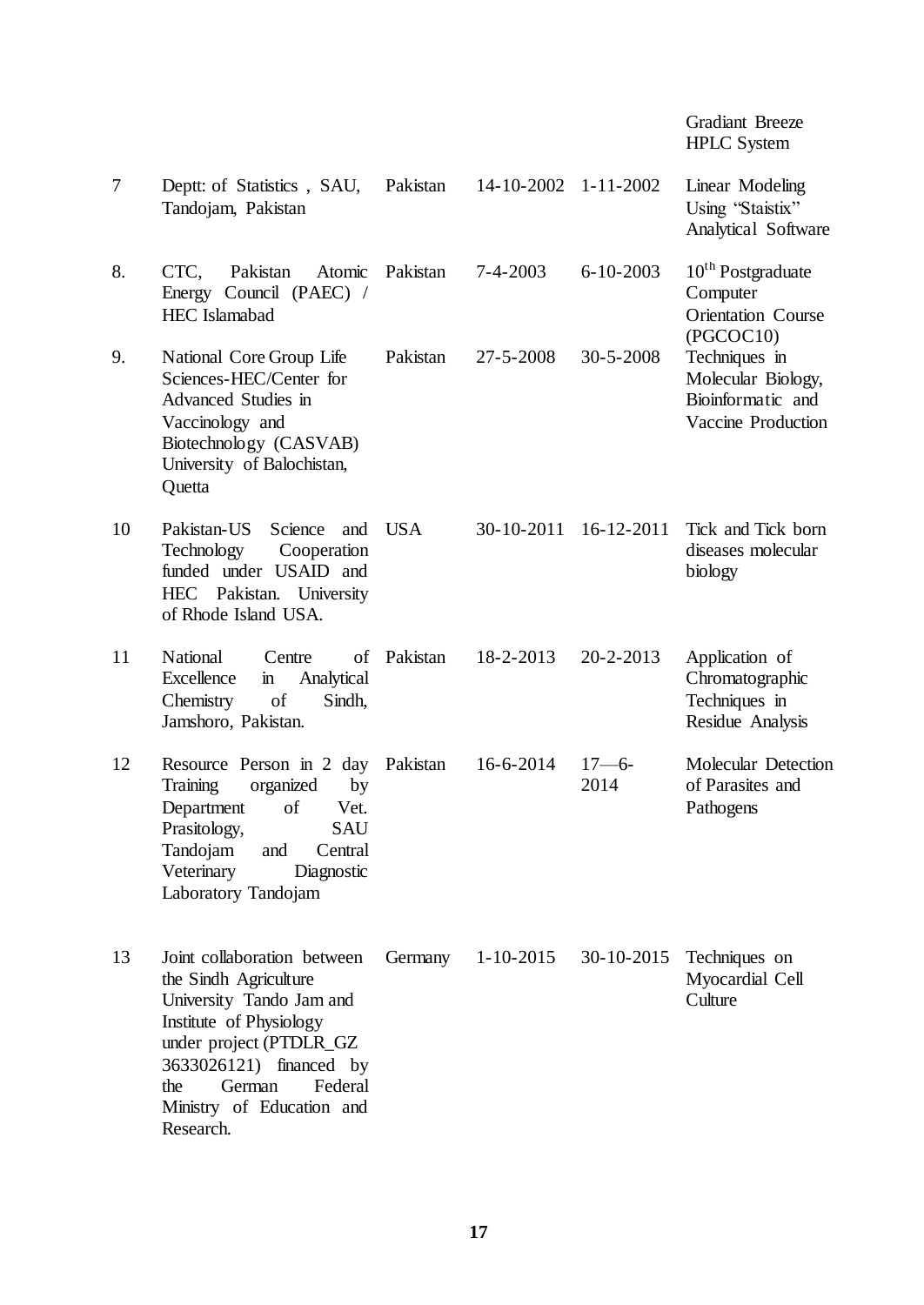# **MEMBER:**

- Academic Council of Sindh Agriculture University Tandojam.
- Board of Studies, Department of Vety Parasitology Sindh Agriculture University Tandojam.
- Faculty Board of Studies, Faculty of Animal Husbandry and Veterinary Sciences, SAU Tandojam
- **+** Pakistan Veterinary Medical Association.
- + Pakistan Veterinary Medical Council
- $\overline{\phantom{a}}$  **Zoological Society of Pakistan.**
- $\overline{\phantom{a}}$  Sindh Agriculture University Teachers Association.
- Sindh Agriculture University Teachers Welfare Trust.
- + Departmental Self-Assessment Committee for Quality Enhancement
- **↓** Management Committee of Central Library SAU Tandojam
- **Allotment Committee for SAU residential Colony**
- $\overline{\text{M}}$  Management Committee for Bukhari Model School
- $\overline{\phantom{a}}$  University prospectus committee
- $\ddot{\bullet}$  International/National conference committee

# **PROJECTS:**

#### **Co-Principal Investiator**,

**Project Title:** Helminthiasis in Buffalo Calves

Funded by Sindh Agriculture University Tandojam, Pakistan (1998).

#### **Co-Principal Investiator,**

**Project Title:** Building Molecular biolology capacity for preventing tick-transmitted disease in Pakistan.

Sponsored by Pak-USAID Science and Technology Cooperation Program

# **RESEARCH SUPERVISOR:**

# **M.Sc.**

1. Haji Khan Kaloi, (2014) Title: "Survey of ecto-parasitic infestation and associated conditions in livestock at Tando Allahyar animal market."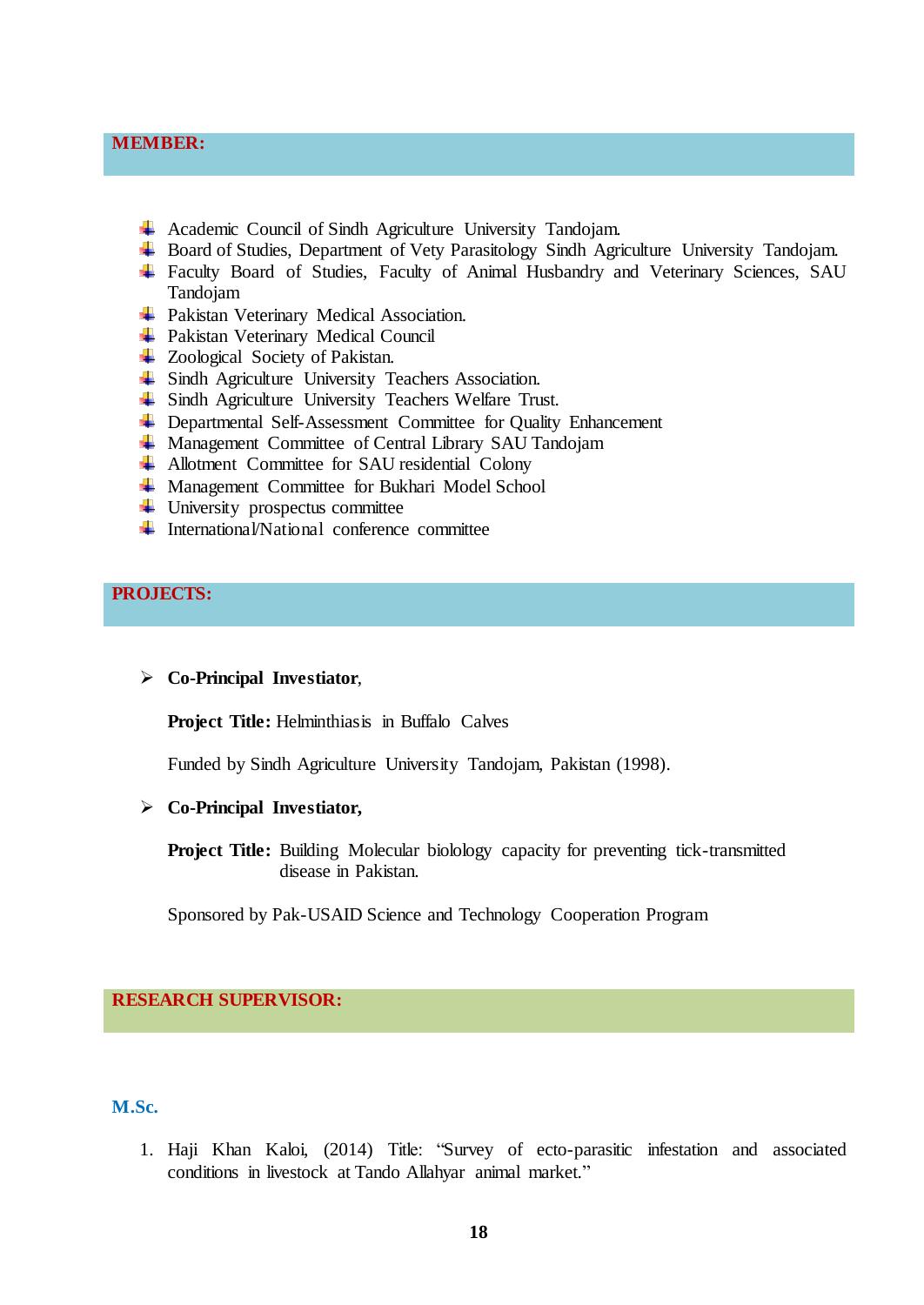#### **M.Phil**

- 1. Fazliraziq (2015). Title: "Molecular Survey of Piroplasms in Tick-infested and Tick-free Buffaloes in Landhi Cattle Colony Karachi."
- 2. Shah Fahad (2016). Title: "Study on Prevalence and Control Practices of Gastro Intestinal Helminthes in Camel at Distract Tharparkar."
- 3. Zia ur Rehman (2016). Title: "Study on Molecular Diagnose and Hematological values of Camels Naturally infected with Trypanosomiasis at Distract Tharparkar."
- 4. Farah Bhutto (2016). Title: "Molecular detection of *Anaplasma marginale* in carrier buffaloes."
- 5. Fazlullah (2016). Title: "Study on Prevalence and Control Practices of Gastro Intestinal Helminthes of Small Ruminants in District Tharparkar."

# **RESEARCH CO-SUPERVISOR**

#### **PhD**

Two Students

#### **M.Sc.**

- 1. Majid Ali Soomro, (2009). Title: 'PCR detection of anaplasma infection using membrane surface protein (mps) in naturally infected cattle and buffalo."
- 2. Zulfiquar Ali Detho, (2011). Title: "Effect of neem seed extracts on ticks".

#### **M.Phil**

- 1. Abdul Haseeb (2013). Title: "Histomorphological studies on lymphoid organs of Aseel chicken."
- 2. Muhammad Ehsan (2014). Title: "Prevalence and genotyping characterization of Bovine *Echinococcus granulosus* isolates by using Cytochrome Oxidase Sub-Unit 1  $(CO1)$  Gene."
- 3. Igbal Ahmed Memon (2014). Title: "Molecular Genotyping of Kappa-Casein gene in Red Sindhi cattle and kundhi buffalo."
- 4. Azizullah Ranjhani (2014). Title: "Effect of various extraction methods and storage conditions on DNA quality of primary sex organs of kundhi buffalo."
- 5. Noreen Mehmood Qaimkhani (2014). Title: "Biological control of mosquito larvae using edible fish."
- 6. Sana Noor Panhwer (2014). Title: "Comparative study on conventional and molecular detection of Plasmodium in humans and poultry birds."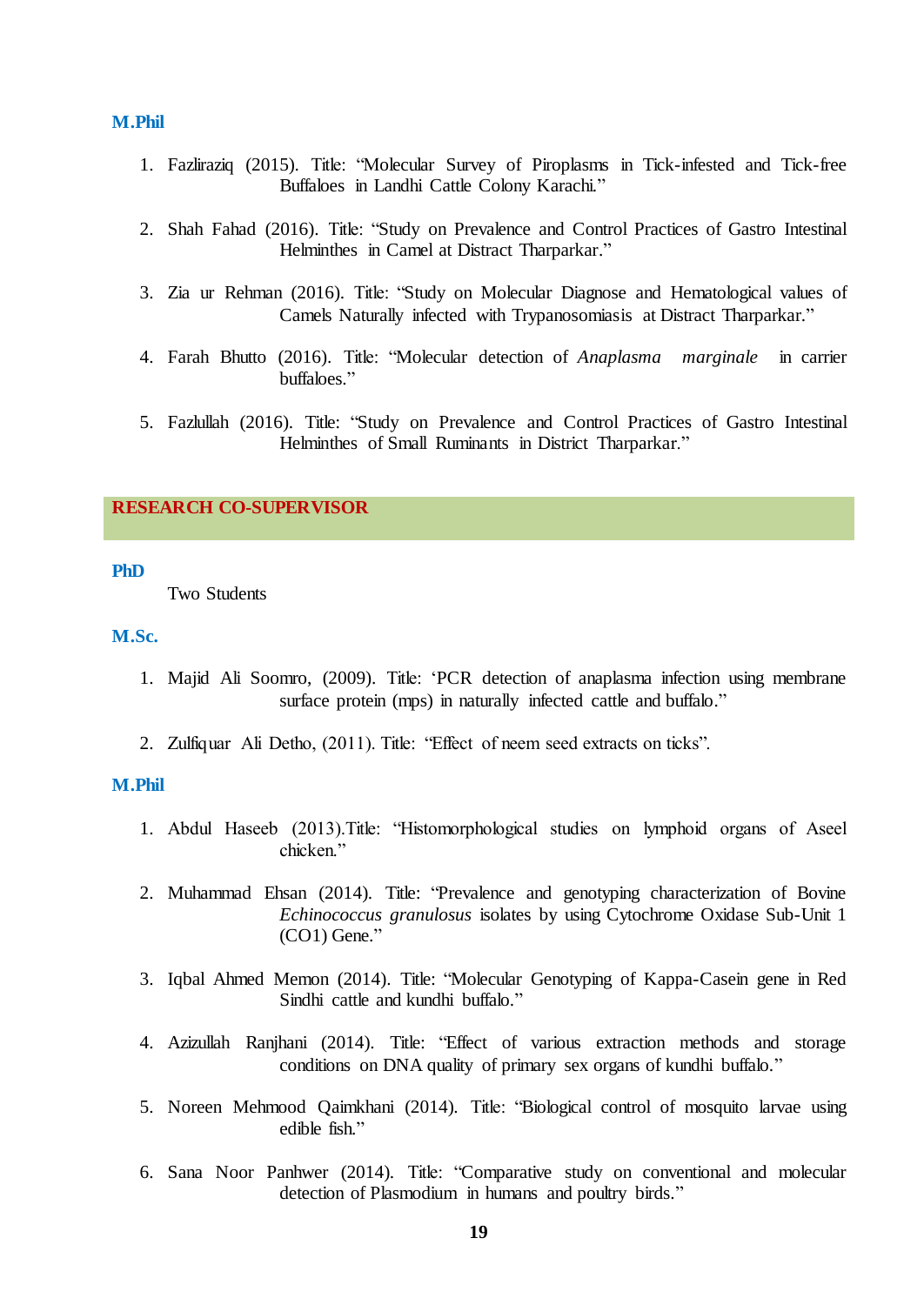- 7. Mahvish Aslam (2015). Title: "Prevalence of Paramphistomiasis in Sheep: A Molecular Approach Towards Identification."
- 8. Qudratullah Kalwar (2015). Title: "Evalution of estrus behavior and fertility rate following estrus synchronization in kundhi buffaloes."
- 9. Saud Farooque Qaimkhani (2016). Title: "Testing larvicidal effect Papaya (Cassia sophera *L.*) seed extract on Anopheles mosquito."
- 10. Imam Bakhsh (2016). Title: "Study on occurance of Babesiosis in buffaloes at cattle colony Hyderabad: A molecular diagnostic approach."
- 11. Raz Ali Soomro (2016). Title: "Efficacy testing of onion bulb extract as repellent against *Musca domestica.*‖
- 12. Raza Ali Mangi (2016). Title: "Histomorphological Studies on Major Lymphoid Organs of Japanese Quail (*Coturnix coturix japonica*)."

# **PUBLICATIONS:**

#### **DISSERTATIONS**

- **1. Bhutto, B.** (2000). Study on the prevalence of gastro-intestinal helminthes in buffalo calves. M.Sc. Thesis, Sindh Agriculture University Tando Jam, Pakistan
	- **2. Bhutto B.** (2014). Epidemiological study on fascioliasis in buffaloes. PhD Thesis, Sindh Agriculture University Tando Jam, Pakistan

# **PRACTICAL MANUALS/BOOKS**

- **1. Veterinary Entomology, Practical** Manual (2013) *Bachal Bhutto, Abdullah Arijo, Javaid Ali Gadahi and Nasreen Akhter, SAU Tandojam*
- **2. Veterinary Helminthology, Practical Manual (2012)** *Javaid Ali Gadahi, Bachal Bhutto and Abdullah Arijo*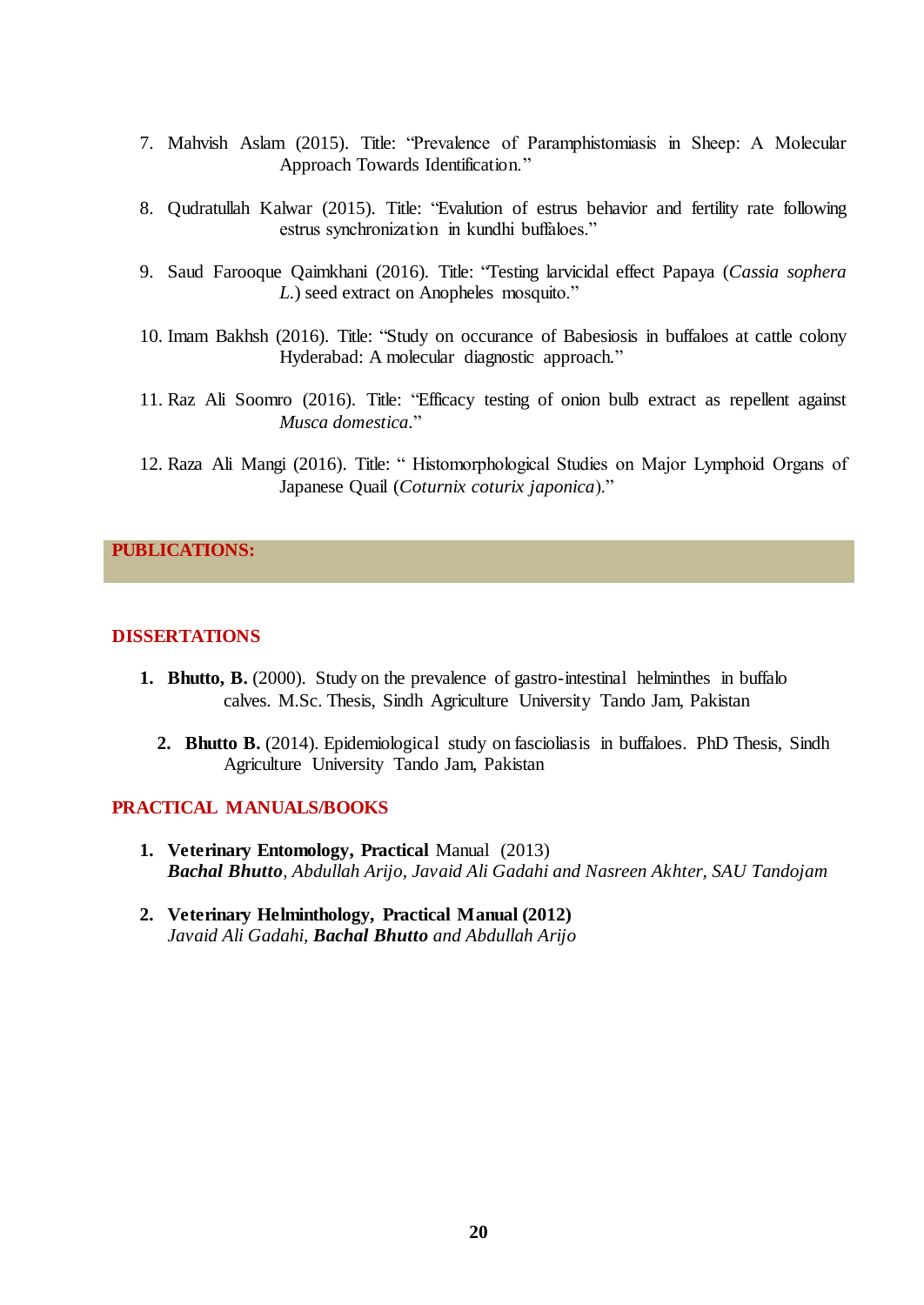# **RESEARCH PAPERS**

| S.<br>No.               | <b>Title</b>                                                                                                                                                                                                                                                 | Year | <b>Status</b>                                                                     |
|-------------------------|--------------------------------------------------------------------------------------------------------------------------------------------------------------------------------------------------------------------------------------------------------------|------|-----------------------------------------------------------------------------------|
| $\mathbf{1}$            | Phullan.M.S, Rind.R,<br>Soomro.A.H (2002).<br><b>Bhutto</b><br><b>B.</b><br>Prevalence of gastro-intestinal helminthes in buffalo calves.<br>Online Journal of Biological Sciences. Faisalabad Pakistan. 2<br>$(1): 43-45.$                                  | 2002 | National                                                                          |
| $\boldsymbol{2}$        | Dewani P., R. Rind and <b>B.Bhutto</b> (2002). Bacteriological 2002<br>Studies on Mastitis in ewes and goats. Journal of Animal and<br>Veterinary Advances. 1(2): 98-100                                                                                     |      | National                                                                          |
| $\mathbf{3}$            | Soomro A. H., M.A.Arain, M.Khaskheli and <b>B. Bhutto</b> (2002).<br>Isolation of Escherichia coli from Raw Milk and Milk Product in<br>relation to public health sold under market conditions at<br>Tandojam, Pakistan. Pak. J. of Nutr. 1(3):151-152.      | 2002 | <b>HEC</b><br>Recognized<br>(Available in 2005<br>List)                           |
| $\overline{\mathbf{4}}$ | Soomro AH, M.A.Arain, M.Khaskheli and <b>B. Bhutto</b> (2003). 2003<br>study on physico-Chemical composition<br>Comparative<br>of<br>industrial Yoghurt and indigenous Dahi. Online Journal of<br>Biological Sciences. Faisalabad Pakistan. 3 (1): 86-90.    |      | National                                                                          |
| 5                       | Soomro A.H., M. A. Arain, M. Khaskheli, B. Bhutto and A.Q. 2003<br>Memon (2003). Isolation o Staphylococcus aureus from Milk<br>Products sold at sweet meat shops of Hyderabad. Online Journal<br>of Biological Sciences. Faisalabad Pakistan. 3 (1): 91-94. |      | National                                                                          |
| 6                       | Talib Hussain Chandio, Aijaz Hussain Soomro, Muhammad 2007<br>Bachal Bhutto, Parkash Dewani and Ghiasuddin Shah (2007).<br>Occurrence of Listeria monocytogenes in bovine milk in<br>Hyderabad, Pakistan. Annals of Microbiology, 57(3): 341-344             |      | International<br>(Thomson<br>Reuters Listed<br>IF: $1.232$ )                      |
| 7                       | Javaid S.B, J.A. Gadahi, M. Khaskheli, M.B. Bhutto, S. 2009<br>Kumbher and A.H. Pahanwar, 2009. Physical and chemical<br>quality of market milk sold at Tandojam, Pakistan. Pak. Vet. J.,<br>$29(1): 27-31.$                                                 |      | <b>HEC</b><br>Recognized<br>(Thomson)<br><b>Reuters Listed</b><br>with IF: 0.822) |
| 8                       | Bhutto B., J.A.Gadahi, G. Shah, P. Dewani and A.G. Arijo,<br>2010. Field investigation on the prevalence of trypanosomiasis<br>in camels in relation to sex, age, breed and herd size. Pak. Vet.<br>$J., 30(3): 175-177.$                                    | 2010 | <b>HEC</b><br>Recognized<br>(Thomson<br><b>Reuters Listed</b><br>with IF: 0.822)  |
| 9                       | Javaid Ali Gadahi, <b>Bachal Bhutto</b> , Abdullah Arijo and Nasreen 2010<br>Akhter, 2010. Human Louse Infestation: A Case Report.,<br>International Journal of Agro Veterinary and Medical Sciences,<br>$4(3): 63-66.$                                      |      | International<br>(USA)                                                            |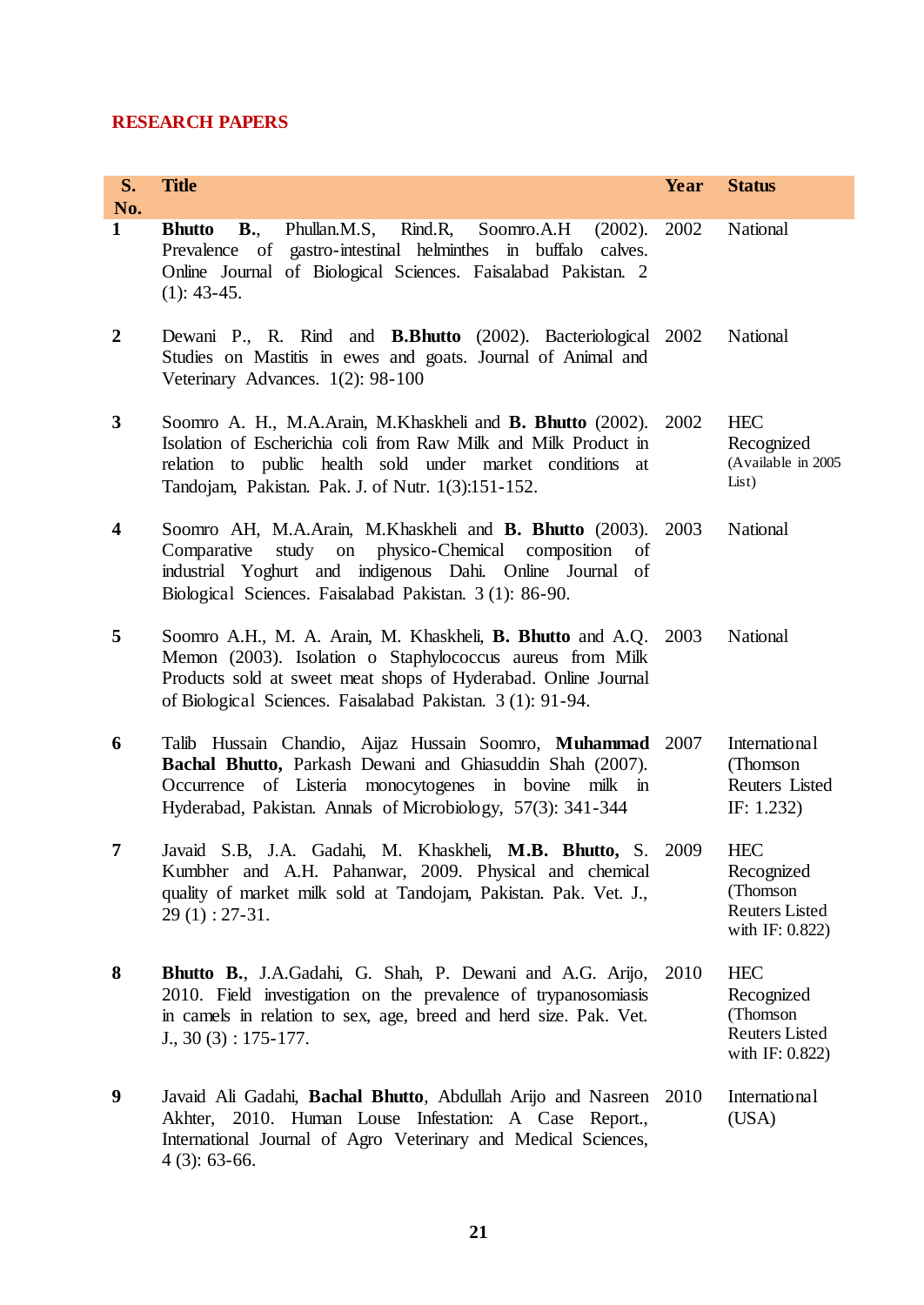- **10** Aijaz Hussain Soomro, Muhammad Khaskheli, **Muhammad Bachal Bhutto**, Ghiasuddin Shah, Azizullah Memon, Parkash Dewani, 2010. Prevalence and antimicrobial resistance of Salmonella serovars isolated from poultry meat in Hyderabad, Pakistan. Turk. J. Vet. Anim. Sci. 34(5): 455-460 International (Thomson Reuters Listed with IF: 0.352)
- **11** Javaid Ali Gadahi, **Bachal Bhutto**, Nasir Ali Gilgity, Nasreen Akhter and Abdullah Arijo, 2011. Contamination of Larvae of gastrointestinal nematodes on animal grazing pasture in and around Tandojam, Pakistan. International Journal of Agro Veterinary and Medical Sciences. 5 (4): 389-394. **International** (USA)
- **12** Abdul Sattar Surhio, **Bachal Bhutto**, Javaid Ali Gadahi, Nasreen Akhter and Abdullah Arijo, 2011. Studies on the Prevalence of hydatid cyst in Caprine and Ovine Slaughtered at Slaughter Houses of Larkana, Pakistan. Research Opinions in Animal and Veterinary Sciences, 1 (1): 40-43. 2011 International (India)
- **13** Gadahi J.A., B. Bhutto, A.G. Arijo and Nasreen Akhter, 2011. Human Hydatidosis in Hyderabad, Sindh, Pakistan. Advance Tropical Medicine and Public Health International, 1 (3): 90-94. **International**  $(USA)$
- **14 Bhutto, B.**, A. Arijo, M.S. Phullan and R. Rind, 2012. 2012 HEC Prevalence of fascioliasis in buffaloes under different agroclimatic areas of Sindh Province of Pakistan. Int. J. Agric. Biol., 14: 241–245. Recognized (Thomson Reuters Listed with IF: 0 .758)
- **15** Javaid Ali Gadahi, **Bachal Bhutto**, Nasreen Akhter, Abdullah G Arijo, Zubair A. Laghari and Mujeeb ur Rehman Memon , 2012. Population Diversity of Mosquito Fauna in and around Tandojam-Pakistan. International Journal for Agro Veterinary and Medical Sciences.6: 290-294. **International** (USA)
- **16** Attaur Rahman, Mujeeb ur Rehman, Javaid Ali Gadahi, Mansoor Tarique Samo, **Bachal Bhutto**, Qamar Ullah and Mohammad Khaskeli, 2012. Studies on the Evaluation of Moisture and Ash Content in Kamori, Pateri and Tapri Goat Meat. International Journal for Agro Veterinary and Medical Sciences.6 (1):62-68 **International** (USA)
- **17 Bachal Bhutto**, Javaid Ali Gadahi, Aneela Khuhro , Hafiza Mehvish Rajput, Farah Bhutto, Momina Ashfaq Rajput and Aisha Rehman Talpur, 2012. A Survey on Haemo-Protozoan Parasites in Buffaloes of Landhi Dairy Colony, Karachi-Pakistan. International Journal for Agro Veterinary and Medical Sciences.6 (2): 73-76 **International** (USA)
- **18** Javaid Ali Gadahi, **Bachal Bhutto**, Jam Kashif, Muhammad Shoaib, Muhammad Ehsan, Shahar Bano Javaid and Muhammad Salman, 2013. Tick Infestation in camels in Thar desert of Sindh-Pakistan. International Journal of Livestock Research. 3: 114-118. **International** India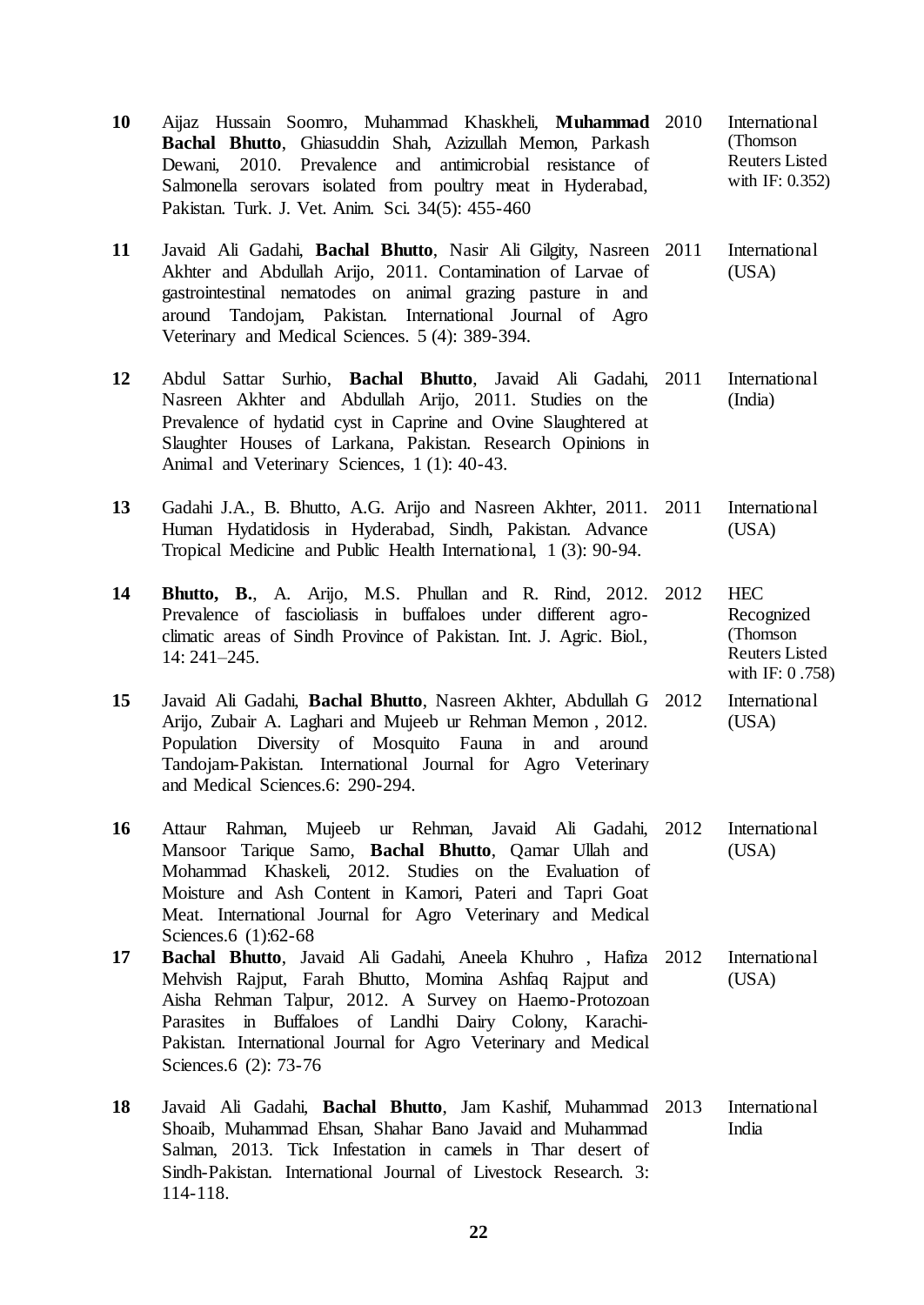- **19** Khatri P., D. Das, I. Kaka, M.U. Samo and **B. Bhutto**, 2013. Influence of Environmental Temperature on Postpartum Reproductive Potential of Kundhi Buffaloes. J. Vet. Adv., 3: 139-145. **International** Iran (Thomson Reuters Listed) **20** Khatri P., S. A. Tunio, I. Kaka, M.U. Samo, **B. Bhutto** and M.R. Memon, 2013. Effect of Exogenous PGF2α and Oxytocin on Postpartum Anestrus and Uterine Involution in Kundhi Buffaloes. J. Anim. Prod. Adv., 3: 158-163. **International** (Iran) **21** Memon A. H, J. A. Gadahi, **B. Bhutto,** A. G. Arijo, N. Akhter and M. R. Memon, 2013. Prevalence of gastrointestinal parasites in *Felis catus.* Veterinaria. 1 (1): 21-23. National **22** Javaid Ali Gadahi, **Bachal Bhutto,** Shahar Bano Javaid, Jam Kashif, Tran Duc Hoan, 2014. Diagnostic Approach towards Camel Trypanosomiasis. International Journal of Livestock Research . 4(1): 41-45. **International** (India) **23** Soomro M.H., S. P. Soomro, **M.B. Bhutto**, Z Akbar, M Yaqoob and A. G. Arijo, 2014. Prevalence of ticks in buffaloes in the upper Sindh Pakistan. Buffalo Bulletin. 33 (3): 323-327. 2014 International (Thomson Reuters Listed With IF: 0.067) **24** Ranjhani A. P. Khatri P. **B. Bhutto**, A. A. Memon, I Shahnaz, M. Sheeraz and I. Rao, 2014. Effect of storage condition on DNA quality of primary sex organs. J. of Anim. Sci. Advances. 4 (10): 1059-1067. 2014 International Iran **25** Pershotam Khatri and **Bachal Bhutt**o, 2014. Expression of 2014 HEC androgen receptors at mRNA level in bovine placentomes during 50-150 days of pregnancy. Pak. J. of Agri. Sci., 51 (2): 293-297. Recognized (Thomson Reuters Listed with IF: 0.597) **26** Bhutto A. L., **B. Bhutto**, I. P. Bhatti and A. A. Khooharo (2015) A 2015 HEC Perspective on Household Dairy Farming in Thatta District of Sindh Province, Pakistan. Pak. J. of Agri. Engi and Vet. Sci. 31: 136-147. Recognized **27** Azizullah Ranjhani, Pershotam Khatri, **Bachal Bhutto**, Akeel 2015 HEC Ahmed Memon and Sheeraz Mustafa (2015). Effect of Proteinase k and elution buffer on DNA quality of primary sex organs of kundhi buffalo. Pakistan. Pak. J. of Agri. Agri. Engi and Vet. Sci. 31: 148-158. Recognized **28** Qudratullah Kalwar, Akeel Ahmed Memon, **Muhammad International**
- **Bachal Bhutto,** Hamzo Khan Kunbhar, Amjad Hussain Mirani, Muhammad Anwar and Shakeel Ahmed Wagan (2015) Estrus response and fertility rate in Kundhi buffaloes following estrus (Bangladesh)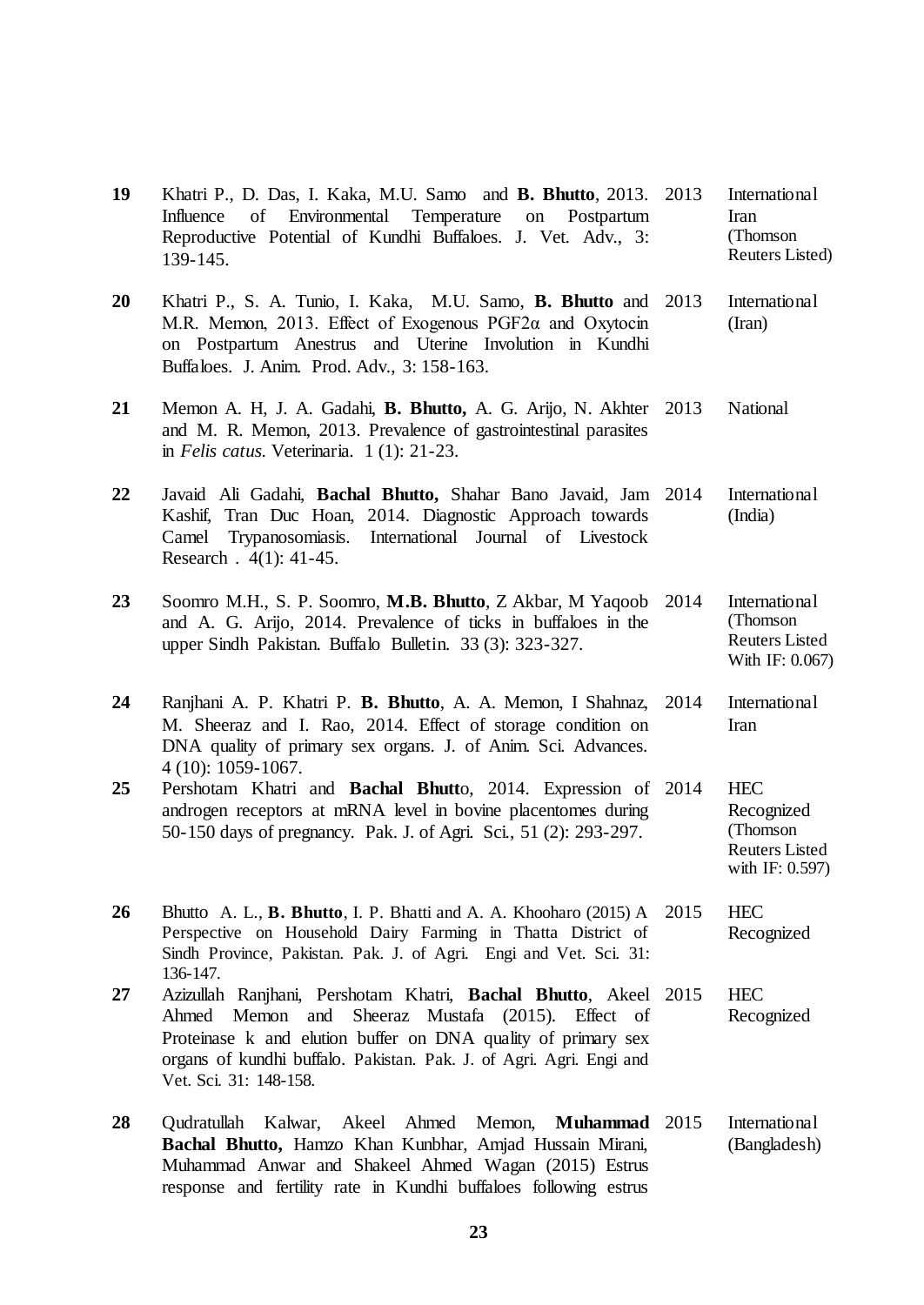synchronization in breeding season. J. of Adv. Vet. And Anim. Res., 2 : 362-365.

- **29** Panhwar S. N, A. G. Arijo, **M. B. Bhutto** and R. S. Buriro (2015) Conventional and Molecular Detection of Plasmodium Spp. In Humans. Weber Medicine & Clinical Case Reports (ISSN:2449-1624), 1(3) : Article ID wmccr\_140, 259-266. **International** (Nigeria)
- **30** Samiullah Memom, Abdullah G. Arijo and **M. Bachal Bhutto** (2015). Immune Response of Salivary Gland Vaccine Against Hyalomma anatolicum Ticks in Rabbits. Journal of International Academic Research for Multidisciplinary. 3:194-204. **International** (USA)
- **31** Ahmad Sultan Jatoi, Nasreen Akhter**, Bachal Bhutto**, Amjad Hussain Mirani, Izhar Hyder Qazi, Ghulam Mujtaba Mari, Erum Bughio and Rahmat Ullah Sanjrani (2015). Productive potential of imported and local flocks of Japanese quails (*Coturnix coturnix japonica*) during pre-peak period. Cells, Animal and Therapeutics.  $1(2):8-12$ National
- **32** Khan A., **B. Bhutto**, M. Shoaib, S. Fahad, A. Ahmad, I. B. Khetran, A. R. Nizamani, A. Zeb, M. Rahman and S. Khan (2016). Prevalence of gastro intestinal cestodes in backyard chickens in district Tando Allahyar, Sindh. J. Anim. Health Prod. 4: 26-30. National
- **33** Qudratullah Kalwar, Akeel Ahmed Memon, Hamzo Khan Kunbhar, **Muhammad Bachal Bhutto**, Amjad Hussain Mirani, S. M. H. Andrabi, Asmatullah Kaka and Ali Raza Nizamani (2016). Evaluation of estrus behavior and fertility rate following estrus synchronization in Kundhi buffaloes. Merit Res. J. of Agricultural Sci. and Soil Sci., 4(1): 001-006. International (Egypt)
- **34** Ahmed Z., M. Malhi, S. A. Soomro, J. A. Gandahi, A. Arijo**, B.**  2016 HEC **Bhutto** and T. A. Qureshi (2016). Dietary selenium yeast supplementation improved some villi morphological characteristics in duodenum and jejunum of young goats. The J. of Anim. And Plant Sciences, 26 (2): 382-387 (ISSN: 1018- 7081) Recognized (Thomson Reuters Listed with IF: 0.422} **35** M. I. Memon, N. Memon, A. B. Kachiwal, M. R. Memon1 and 2016 HEC
- **B. Bhutto** (2016). Prevalence of theileriosis and its impact on haemotological values in naturally infected buffaloes at Hyderabad. Pak. J. Agri., Agril. Engg., Vet. Sci., 32 (1): 85-94. Recognized
- **36** Nasreen Akhter, K. B. Mirbahar, **Bachal Bhutto**, Ahmed Sultan 2016 HEC and Amjad H. Mirani (2016). Efficacy of valbazen (Albendazole) against gastrointestinal nematodes in goats. Pakistan. Pak. J. of Agri. Agri. Engi and Vet. Sci., 32 (2): 277-283 Recognized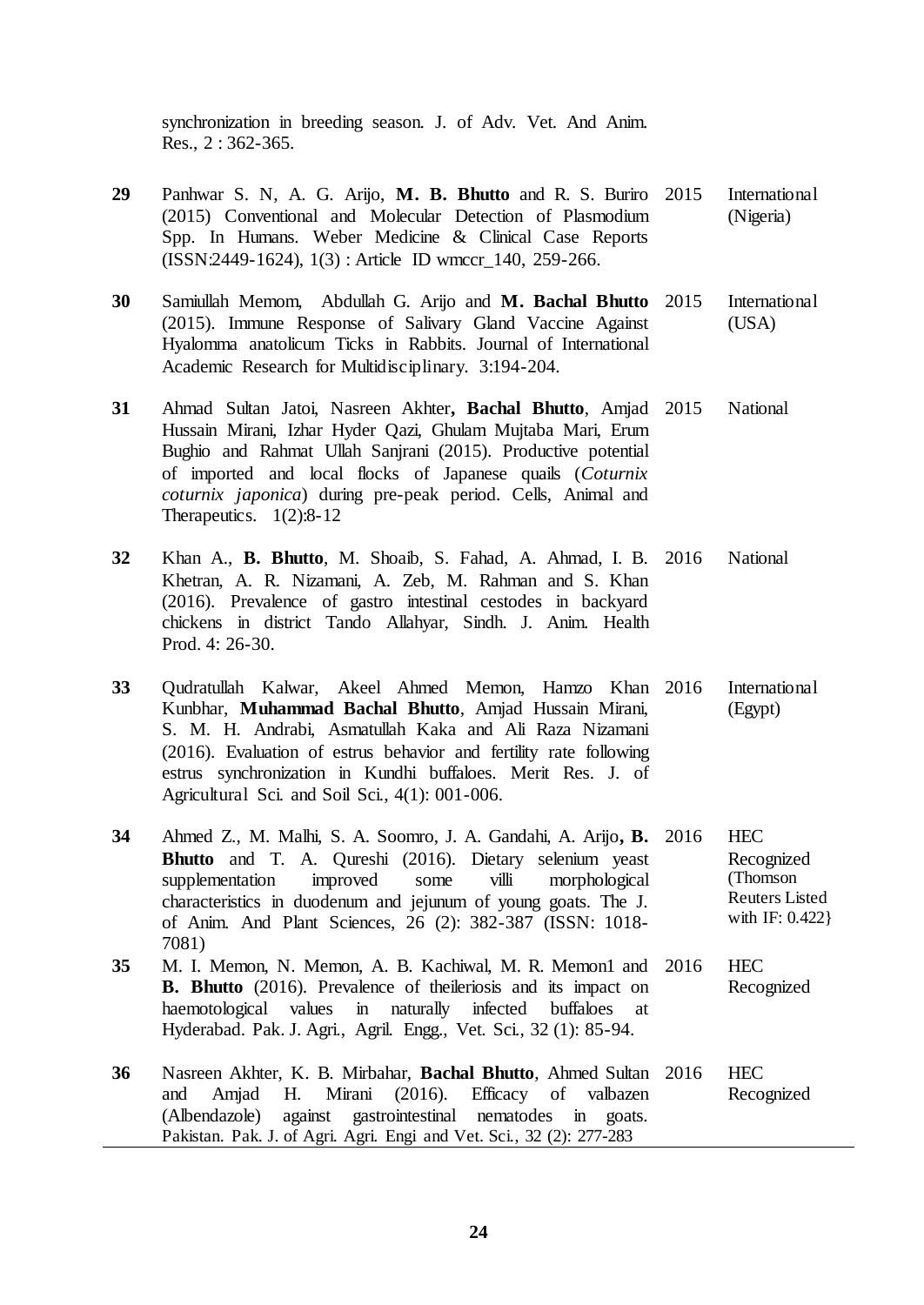| 37 | Sana Noor Panhwer1, Abdullah Arijo1, Bachal Bhutto1 and<br>Rehana Buriro (2016). Conventional and Molecular Detection of<br>Plasmodium in Domestic Poultry Birds. J. of Agri. Sci. and<br>Tech. A, 6:283-289                                                                                                | 2016 | International                                                                    |
|----|-------------------------------------------------------------------------------------------------------------------------------------------------------------------------------------------------------------------------------------------------------------------------------------------------------------|------|----------------------------------------------------------------------------------|
| 38 | Muhammad Ehsan, Nasreen Akhter, Bachal Bhutto, Abdullah<br>Arijo, Javaid Ali Gadahi (2017). Prevalence and genotypic<br>characterization of bovine Echinococcus granulosus isolates by<br>using cytochrome oxidase 1 (Co1) gene in Hyderabad, Pakistan.<br>Veterinary Parasitology 239 (2017) 80-85         | 2017 | <b>HEC</b><br>Recognized<br>(Thomson<br><b>Reuters Listed</b><br>with IF: 2.356) |
| 39 | Imran Tarique Samoo*, Pershotam Khatri, Bachal Bhutto,<br>Mansoor Tariq, Iqra Chandio, Munaza Soomro, Saqib Ali and<br>Sheeba Shams (2017). Effect of Temperature and Storage Time<br>on DNA Quality and Quantity from Normal and Diseased<br>Tissues. J. of Basic & Applied Sci., 13:203-206               | 2017 | <b>HEC</b><br>Recognized                                                         |
| 40 | Shah Fahad, Mohammad Bachal Bhutto, Abrar Ahmad, Amjad<br>Hussain Mirani, Abdullah Arijo, Mohammad Qasim (2017).<br>Prevalence and control practices of gastrointestinal helminthes<br>of camel in district tharparkar, sindh Pakistan. International<br>Journal of Biosciences (IJB). 11(5):1-10.          | 2017 | International<br>(Online)                                                        |
| 41 | A. S. Jatoi, N. Akhter, E. Bughio, A. H. Mirani, B. Bhutto<br>(2018). Prevalence of cestodes in selected small scale<br>commercial poultry farms of Hyderabad Sindh. Pakistan Journal<br>of Agriculture Agricultural Engineering And Veterinary<br>Sciences. 34(1): 87-93.                                  | 2018 | <b>HEC</b><br>Recognized                                                         |
|    | Imam Bakhsh Khetran, Abdullah G. Arijo, Muhammad Bachal<br>Bhutto, Javaid Ali Gadahi, Zubair Ahmed Laghari (2018).<br>Prevalence and molecular detection of Babesia bigemina in<br>water buffalo from sout heaster region of Pakistan Veterinaria.<br>$68(1): 25-30$                                        | 2018 | International<br>(Online)                                                        |
| 42 | A. MARRI, A. H. SOOMRO, S. A. SHEIKH, M. B. BHUTTO<br>(2019). Food Safety Practices and Population Perception<br>Regarding Street Food Vendors in Hyderabad, Pakistan. Sindh<br>Univ. Res. J (Sci. Ser.) 51 (2): 319-326                                                                                    | 2019 | <b>HEC</b><br>Recognized                                                         |
| 43 | Javaid Gadahi, Housh Solangi, Mansoor Tariq, Bachal Bhutto,<br>Abdullah Arijo, Toufique Khoso, Zubair Laghari and Jamila<br>Soomro (2019) Haemonchus contortus crude proteins (HcCPs)<br>produced tpartial protective immunity against the experimental<br>infection Pakistan Journal of Zoology (accepted) | 2019 |                                                                                  |
| 44 | Mehwish Aslam, Abdullah G. Arijo, Muhammad Bachal Bhutto,<br>Rehana Shahnawaz Buriro and Zubair Ahmed Laghari (2019)<br>Morphological and molecular characterization of rumen fluke<br>species from sheep in southeastern Pakistan Pakistan Journal of<br>Zoology (Accepted)                                | 2019 |                                                                                  |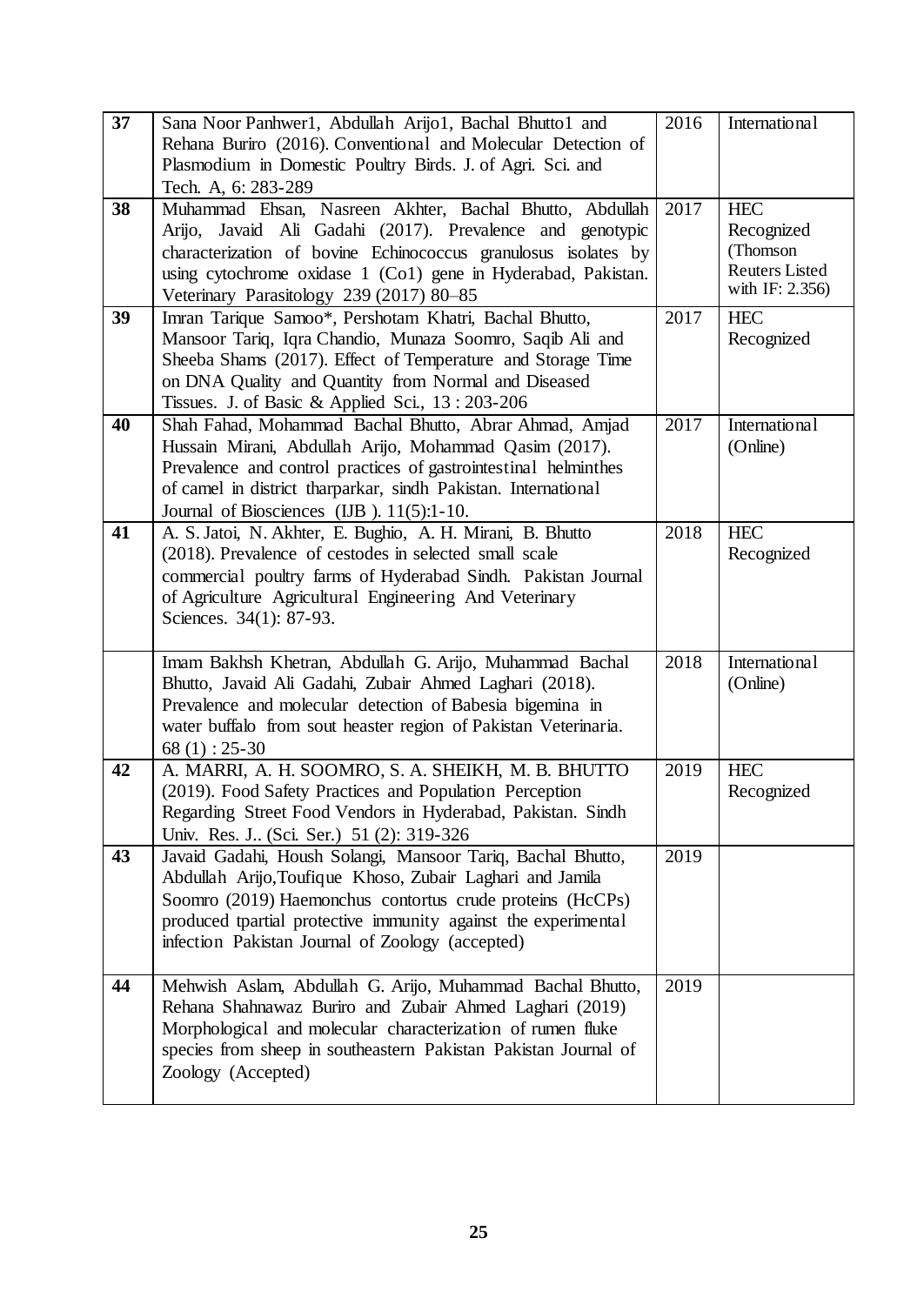#### **ABSTRACTS**

(Published in proceedings of various conferences)

- 1. Arijo A.G, A.M. Dharejo and **M.B. Bhutto** (2004) Giardia lamblia and Entamoeba histolytica in drinking water of Hyderabad. 24<sup>th</sup> Pakistan Congress of zoology(International Congress) held on March  $30<sup>th</sup>$  to April 1<sup>st</sup>, 2004, at Allama Iqbal Open University Islamabad, Pakistan. p. 83.
- 2. Arijo A.G, J. Gadahi and **M.B. Bhutto**(2004) Human Hydatidosis in Hyderabad. 24th Pakistan Congress of zoology(International Congress) held on March 30<sup>th</sup> to April 1<sup>st</sup>, 2004, at Allama Iqbal Open University Islamabad, Pakistan. p. 84
- 3. Arijo A.G, Z.A. Pathan and **M.B. Bhutto**(2004) Studies on screening and Chemical control of intermediate snail host.  $24<sup>th</sup>$  Pakistan Congress of zoology (International Congress) held on March  $30<sup>th</sup>$  to April  $1<sup>st</sup>$ , 2004, at Allama Iqbal Open University Islamabad, Pakistan. p. 84
- 4. Arijo A.G, A.M. Dharejo and **M.B. Bhutto**(2004) Dual infection in Biomphalaria snail.  $24<sup>th</sup>$  Pakistan Congress of zoology (International Congress) held on March  $30<sup>th</sup>$  to April 1<sup>st</sup>, 2004, at Allama Iqbal Open University Islamabad, Pakistan. p. 84
- 5. Kachiwal A.B, A.G. Arijo and **B. Bhutto** (2004) Trypnosomiasis in Dogs. National Conference on Agricultural and Animal Sciences, held on November 23-25, 2004, at Sindh Agriculture University Tandojam, Pakistan .p. 28
- 6. Phulan M.S., S.R. Khosa, A.G. Arijo, W.M. Bhatti, **B. Bhutto** and R. Buriro (2004) Orbatid Mites as Vectors of Cestode Parasites of Animal Grazing on Pastures. National Conference on Agricultural and Animal Sciences, held on November 23-25, 2004, at Sindh Agriculture University Tandojam, Pakistan .p. 51
- 7. Phulan M.S., M.A. Memon, W.M. Bhatti, R. Rind, **B. Bhutto** and R. Buriro (2004) Trypnosoma Infection in Camels at Badin District of Sindh. National Conference on Agricultural and Animal Sciences, held on November 23-25, 2004, at Sindh Agriculture University Tandojam, Pakistan .p.52
- 8. Perkash Dewani, **Bachal Bhutto**, R. Rind and A.H. Soomro (2004) In Vitro Antibiotic Susceptiblity of Bacterial Isolates of Mastitis in Ewes and Goats. National Conference on Agricultural and Animal Sciences, held on November 23-25, 2004, at Sindh Agriculture University Tandojam, Pakistan .p. 57
- 9. **Bachal Bhutto**, Ghiasuddin rashdi, M. Sharif Phulan, A. G. Arijo and Perkash Dewani (2005) Field survey on camel trypnosomiasis in Sindh.  $2<sup>nd</sup>$  National Conference on Agriculture and Animal Sciences held on 23-25 November, 2005, at Sindh Agriculture University Tandojam, Pakistan. p. 33.
- 10. Wagan S., N. Akhter, A. G. Arijo and **B. Bhutto** (2015). Tick infestation in camels in Tharparkar, Pakistan. 2<sup>nd</sup> International Conference on Agriculture, Food and Animal Sciences, held on Feb. 25-26, 2015, at Sindh Agriculture University Tandojam, Pakistan, p. 85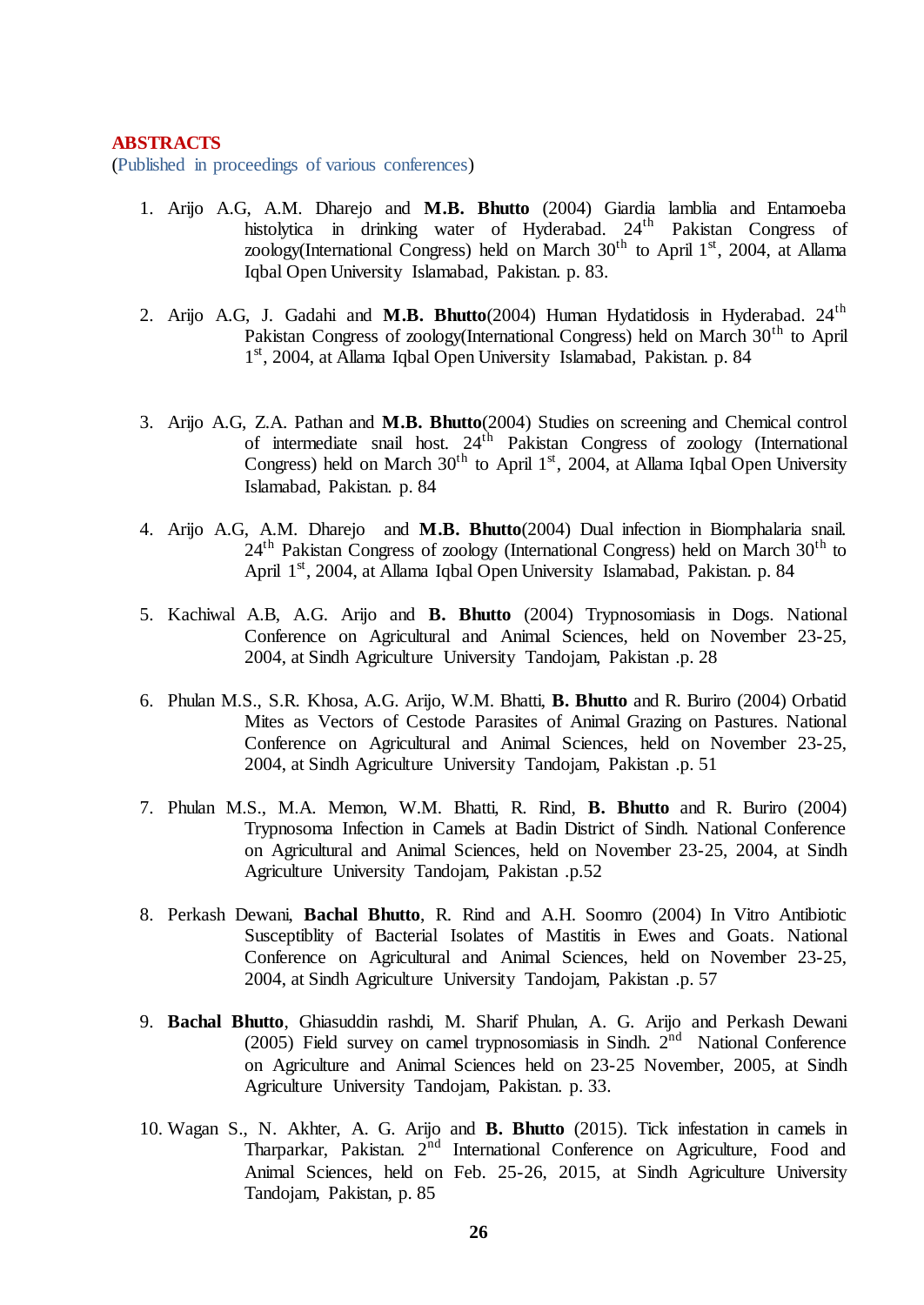- 11. Kalwar Q., A.A. Memon, **M. B. Bhutto**, H. K. Kunbhar, M. Anwar, S. A. Wagan and A. H. Mirani (2015). Evaluation of Estrus Incidence and Fertility Rate in Kundhi Buffaloes Following Estrus Synchronization in Breeding Season, Pakistan. 2<sup>nd</sup> International Conference on Agriculture, Food and Animal Sciences, held on Feb. 25-26, 2015, at Sindh Agriculture University Tandojam, Pakistan. p. 95
- 12. Shahid A. B., M. Malhi, S. A. Soomro, M. G. Shah, **B. Bhutto** and M. A. Memon (2015). Effect of Dietary selenium supplementation on rumen growth and papillae development in goats. held on Feb. 25-26, 2015, at Sindh Agriculture University Tandojam, Pakistan. p. 104
- 13. Sana Noor Panhwar, A.G. Arijo, **M.B. Bhutto** and R.S Buriro (2016). Conventional and molecular detection of plasmodium spp. In human.  $36<sup>th</sup>$  Pakistan Congress of zoology (International) held on Feb.16 to 18, 2016, at University of Sindh Jamshoro, Pakistan. p. 7
- 14. Imam Bakhsh Khetran, A.G. Arijo, **M.B. Bhutto** and Mujeeb u Rehmanm (2016). Study on occurrence of babesiosis in buffaloes at Hyderabad Cattle colony: A molecular diagnostic approach. 36<sup>th</sup> Pakistan Congress of zoology (International) held on Feb.16 to 18, 2016, at University of Sindh Jamshoro, Pakistan. p. 8
- 15. Raz Soomro, A. G. Arijo, **M. B. Bhutto** and ZI Rajput (2016). Testing efficacy of onion bulb extract as repellent against *Musca domistica.* 36th Pakistan Congress of zoology (International) held on Feb.16 to 18, 2016, at University of Sindh Jamshoro, Pakistan. p. 9
- 16. Nooren Mehmood, A. G. Arijo, **M. B. Bhutto** and R. S. Buriro (2016). Biological control of mosquito larvae using edible fish. 36th Pakistan Congress of zoology (International) held on Feb.16 to 18, 2016, at University of Sindh Jamshoro, Pakistan. p. 16
- 17. Haji Khan Kaloi, **Bachal Bhutto**, Abdullah Arijo and Aijaz Ali Khooharo (2016). Survey of ectoparasitic infestation and associated condition in livestock at Tando Allahyar Animal market.  $36<sup>th</sup>$  Pakistan Congress of zoology (International) held on Feb.16 to 18, 2016, at University of Sindh Jamshoro, Pakistan. p.1 9

#### **ARTICLES**

- 1. Arijo A.G. and **M.B. Bhutto** (2002) Brown dog ticks *(Rhipicephalus sangiuneus*), Still a burning problem. Agro Veterinary News (AVN), Karachi, Pakistan. 14(8):19
- 2. Arijo A.G., **M.B. Bhutto** and Dilpat Rai (2008) Can *Fasciola Hepatica* Infect Human. Agro Veterinary News (AVN), Karachi, Pakistan. 20(3): 8 and 13.

#### **CONFERENCES/WORKSHOPS ATTENDED**:

▶ Workshop on "Dairy/Beef Production" at Hotel city gate Hyderabad Pakistan (March 1998) US Feed Grains Council.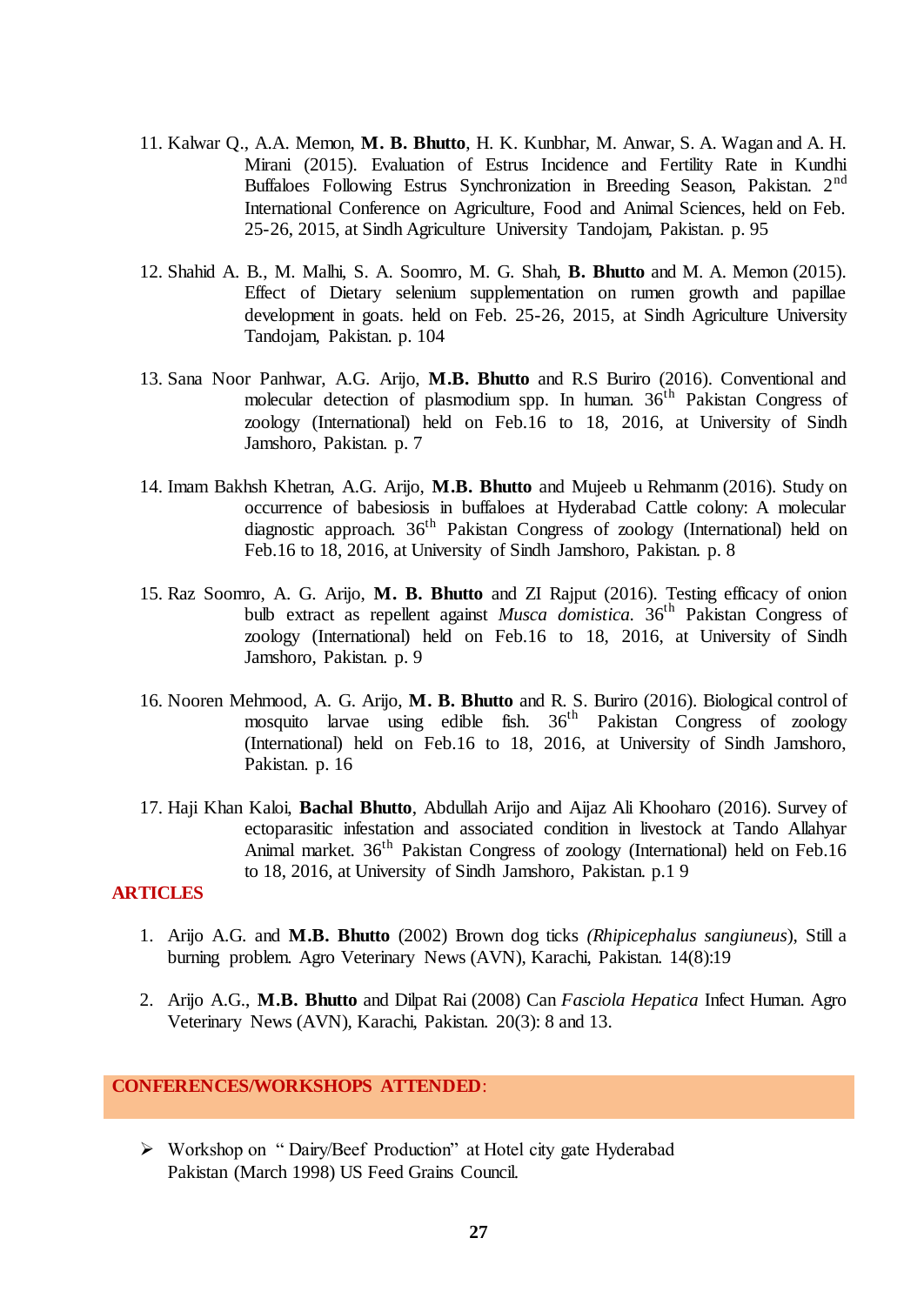- $\geq 20$ <sup>th</sup> Pakistan Congress of Zoology (International), University of Sindh, Jamshoro, Pakistan (March 2000).
- $\geq 21$ <sup>st</sup> Pakistan Congress of Zoology (International), University of Agriculture Faisalabad, Pakistan (March 15-17, 2001).
- National Workshop on Disease Surveillance, Reporting and Emergency Preparedness Systems. (April 23-27, 2001) At Hotel Dreamland, Islamabad, Pakistan. PARC, PAEC, IAEA/FAO joint division, Islamabad.
- $\geq 22^{nd}$  Pakistan Congress of Zoology (International), University of Azad Kashmir, Muzaffarabad, Pakistan (April 16-18, 2002).
- > National Conference on Agricultural and Animal Sciences, Sindh Agriculture University Tandojam, Pakistan (November 23-25, 2004).
- $\geqslant$  25<sup>th</sup> Pakistan Congress of Zoology (International), Sindh Agriculture University Tandojam, Pakistan (March 1-3, 2005).
- $\geq 2^{nd}$  National Conference on Agricultural and Animal Sciences, Sindh Agriculture University Tandojam, Pakistan (November 23-25, 2005).
- International Conference on Agriculture, Food and Animal Sciences, Sindh Agriculture University Tandojam, Pakistan (May 12-14, 2008).
- $\triangleright$  29<sup>th</sup> Pakistan Congress of Zoology (International), University of Sindh, Jamshoro, Pakistan (February 24-26, 2009).
- > One day orientation workshop on 'Participitory Epidemiology/Participitory Disease Surveillance" jointly organized by International Livestock Research Institute, Nairobi-Kenya and Department of Veterinary Medicine Medicine, SAU Tandojam, Pakistan (23-7- 2009) at Sindh Agriculture University Tandojam, Pakistan.
- > Pak-China Joint Symposium on "Application of Biotechnology in Plant and Animal Sciences" at Sindh Agriculture University Tandojam, Pakistan (27-28 June, 2012)
- $\geq 2^{nd}$  International Conference on Agriculture, Food and Animal Sciences, Sindh Agriculture University Tandojam, Pakistan (Feb. 25-26, 2015).
- <sup>36th</sup> Pakistan Congress of Zoology (International), University of Sindh, Jamshoro, Pakistan (Februray 16-18, 2016).
- $>$  3<sup>rd</sup> International Conference on Agriculture, Food and Animal Sciences, Sindh Agriculture University Tandojam, Pakistan (Jan, 10-11, 2017).

# **CERTIFICATES:**